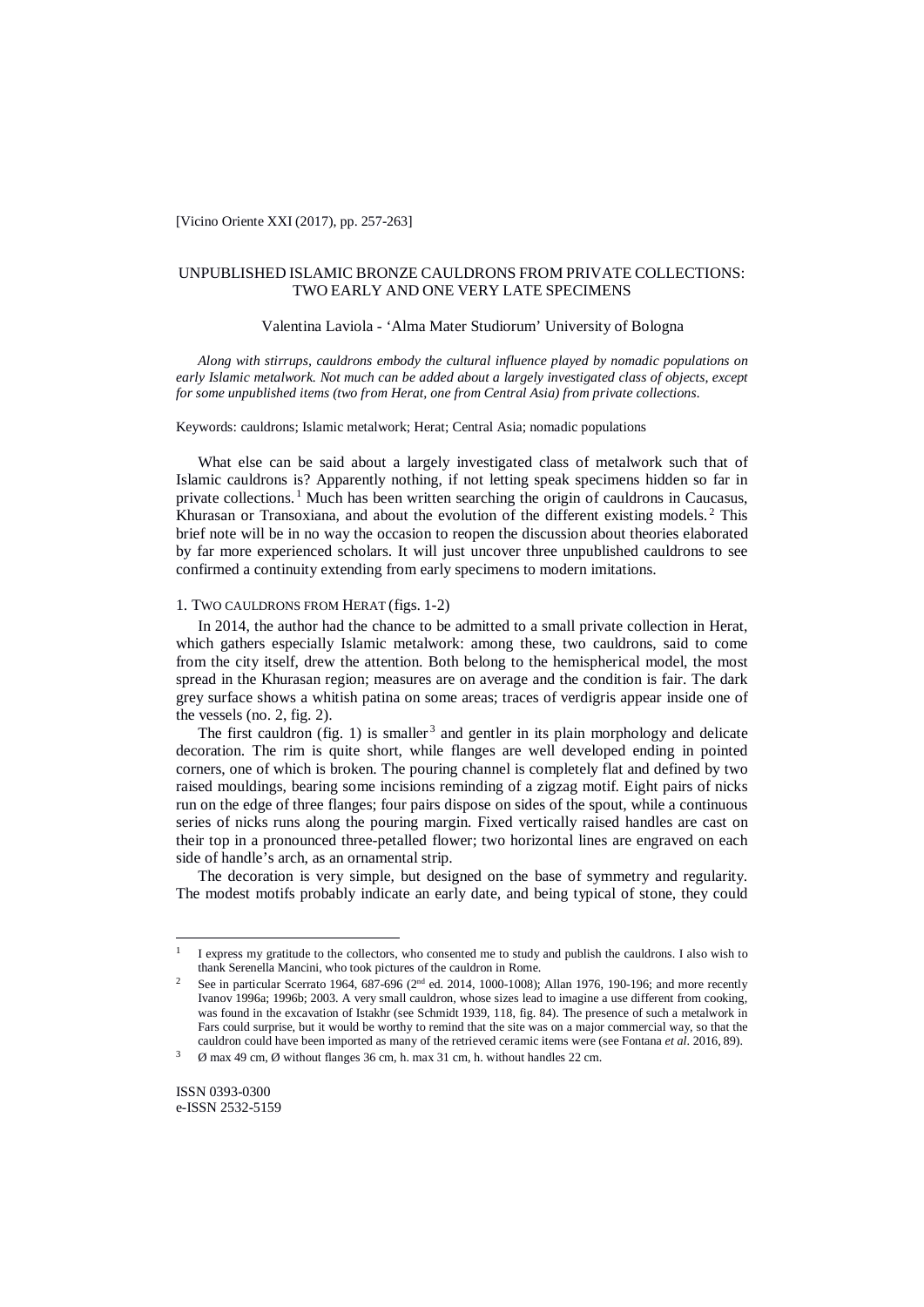#### Valentina Laviola VO

also be claimed in support to the Iranian origin of hemispherical cauldrons, since a possible prototype in stone was found in Nishapur and dated by Wilkinson to the  $9<sup>th</sup>$  century.

The second cauldron (fig. 2) is larger<sup>5</sup> and bolder in its shape. One foot is detached, but still preserved; the back flange looks significantly smaller than others do. A great prominence is given to the pouring one, which protrudes with a large, almost rectangular perimeter. A fillet covers the sunken pouring channel at both its ends. Groups of three nicks appear on the edge of the back flange and in a continuous series on the pouring one. Lateral flanges, instead, are undecorated. The strong handles are topped by a stylized squarish element.

Similar cauldrons from the region are known: one of them is currently preserved in the Herat National Museum; <sup>6</sup> other two, once part of the now lost Kabul National Museum's collection, came from Maimana.<sup>7</sup> Herat, close to the present-day Afghan northern border, may have easily represented a place of interaction with populations from Central Asian steppes. Cauldrons, in fact, clearly designed to stand over an open fire, most likely originated in the nomadic context. <sup>8</sup>

#### 2. A CAULDRON IN ROME (figs. 3-8)

An old private collection in Rome houses a hemispherical cauldron coming from Central Asia (fig. 3). <sup>9</sup> The object is in a good state of preservation; a small patch was added to the inner bowl. The colour is a homogenous brown, with few greenish areas inside the vessel where the surface looks scratched, presumably because of use. The inner surface is polished, while the outer one is quite raw. The pouring flange is slightly smaller. Threepetalled flowers top the fixed handles (fig. 4).

Lateral flanges are thematically paired from a decorative point of view as the back flange is with the pouring one. The latter, defined by two mouldings on high relief, is flat: a grill motif made of crossing strips decorates the spout, flanked by two zoomorphic roundels (fig. 5). <sup>10</sup> A bird portrayed on the profile, with turned back head and the beak pointing to its body, appears in each one of them. In the general arrangement, the bodies of the two birds are affronted.

The back flange bears a trapezoidal cartouche with concave short sides: it frames a kufic pseudo-inscription (fig. 6). Letters dispose on two lines; some of them are identifiable: a pair of *hastae*, a mirrored *wāw*, a knotted group, a possible *dāl* and a *lām*. Most of letters show rounded apices, but the lower terminal in the final *lām* is sharply concave-cut, in

 $\overline{a}$ 

<sup>&</sup>lt;sup>4</sup> See Wilkinson 1944, 288. Taken for good the chronology proposed by Wilkinson, the stone cauldron would precede copper alloy items (see Allan 1976, 195).  $\emptyset$  max 58 cm,  $\emptyset$  without flanges 46 cm, h. max 31 cm, h. without handles 20.5 cm.

<sup>6</sup> Inv. No. HNM 03.10.86e (see Müller-Wiener 2016, Cat. No. M32, fig. 19). The Museum's collection

See Scerrato 1964, 687, nos. 6-7, figs. 18-22, pls. IX-X (2<sup>nd</sup> ed. 2014, 1000, figs. 18-22); Allan 1976, 680. See also V. Laviola, *Islamic Metalwork from Afghanistan (9th-13th c.). The Italian Archaeological Mission Archives*, Leiden 2018, § 2.2. At the time of finding cauldrons still preserved a soot crust on their bottoms. See Scerrato 1964, 688-689 (2<sup>nd</sup> ed. 2014, 1002).

 $\frac{9}{10}$   $\alpha$  max 44.5 cm,  $\beta$  without flanges 33.6 cm, h. max 21 cm, h. without handles 14 cm.<br><sup>10</sup> The grill motif could be a reminiscence of a real filter, which used to be applied on the spout of vessels related to liquids such as ewers as well.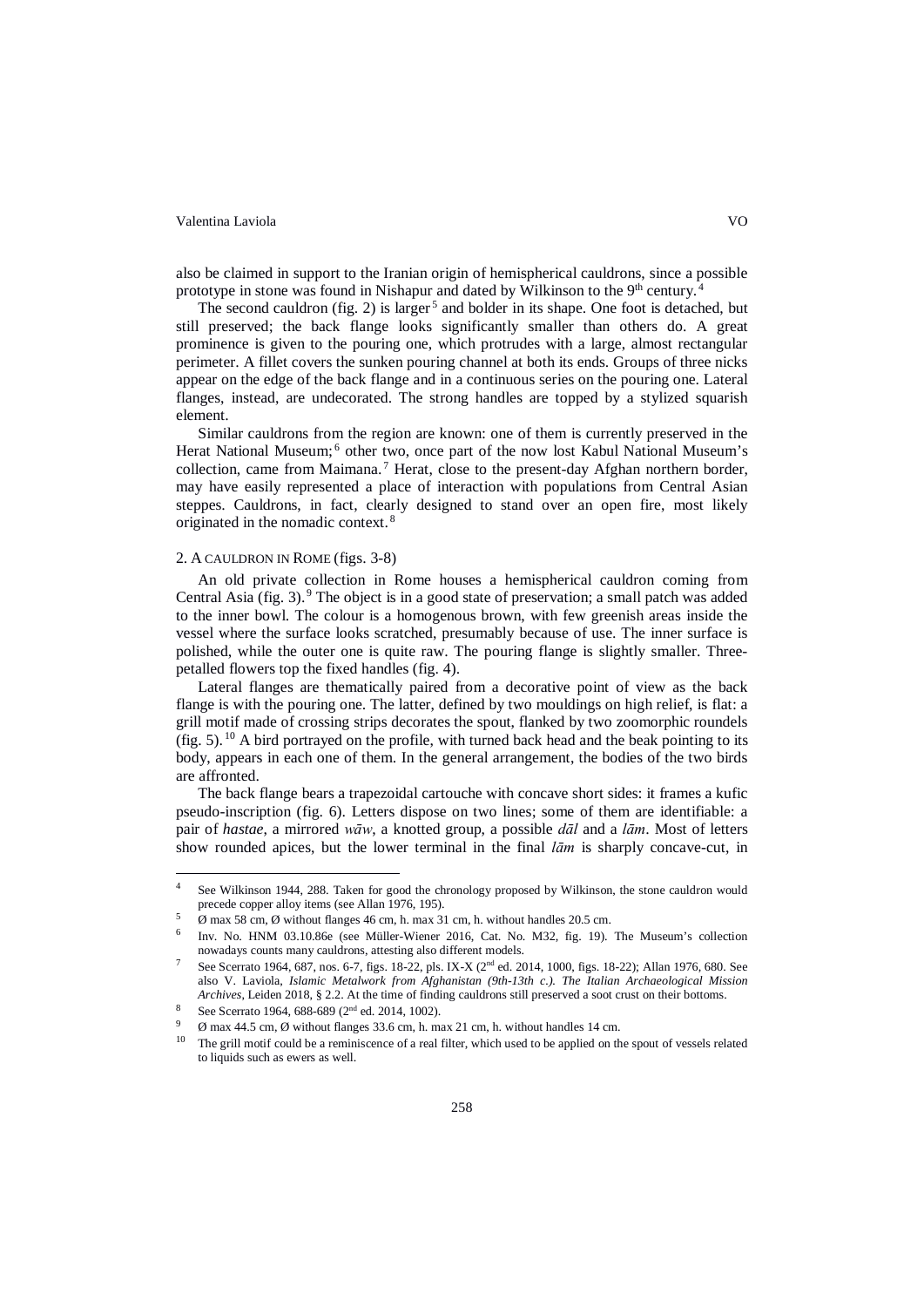$\overline{a}$ 

contrast with the bilobed terminal of the previous letter, to let space for the vegetal motif that fills the end of the cartouche. The inscription makes no sense as a whole. Two roundels flank the cartouche, each one including a bird that differs from the above-mentioned ones in the erect head and the big beak.

The decoration of the lateral flanges is limited to elongated triangular cartouches in the corners (figs. 7-8). Their peculiar shape forces letters to lay one down the other, generating a tight confused composition that makes difficult even to distinguish them. *Wāw*-shaped letters, some of which are mirrored, show pointed sloping bodies and terminals with apices: a general tendency to the vegetal motif is evident. As far as it is possible to understand, letters look disposed outward, but no meaningful word can be recognised. Furthermore, the script diverges from that observed on the back flange.<sup>11</sup>

The cauldron is standard as far as morphology and cast details are concerned; its decoration instead reveals some inaccuracies, maybe due to an inexpert hand. Geometrical lines defining cartouches often end overlapping each other; cartouches on the lateral flanges are inexplicably asymmetrical in size. The decoration is partially executed in *champlevé* (the birds and the grill motif), partially engraved with a thin single or double line (the pseudo-epigraphical cartouches and birds' details). On birds' body is well visible the mark where the compass point stood to trace the roundel (fig. 6).

The two pairs of birds differ from each other. Moreover, birds are hardly ever attested on cauldrons: <sup>12</sup> running or hunting quadrupeds generally occur, along with vegetal, geometrical or even symbolic motifs. Still, some of birds' features such the up-ended tail(s), the neck collar, the wing shape attest that the artisan had in mind medieval models.

The epigraphical cartouche on the back flange occupies the correct position traditionally held on cauldrons, echoing the trapezoidal shape of the flange itself. Usually artisan's signatures appears there,  $^{13}$  while good wishing terms are rare.  $^{14}$  No element in the pseudoinscription can suggest it was meant to fake a signature, while the *hastae* and *wāw*s point to a benedictory expression. The presence of mirrored letters betrays that whoever wrote them had only a vague idea of what he was handling.

Finally, the decoration on cauldrons usually disposes toward the vessel inside. Awkwardly, in this case, the two pairs of roundels look toward the outside, careless of the fact that it is inconsistent with cartouche direction.

<sup>&</sup>lt;sup>11</sup> Considered the difference between the two scripts, it cannot be excluded that the pseudo-inscriptions on lateral flanges and that on the back flange were executed in different moments.

Birds (and beasts) appear on a 12<sup>th</sup> century cauldron from the Hermitage Museum of Saint Petersburgh signed by Maḥmūd al-Qazwīnī (see Ivanov 2003, 481).

<sup>13</sup> Cauldrons seem to have been signed more frequently than other classes of metalwork: the reason could be the expertise necessary to create such an object that led artisans to mark their works (see Scerrato 1965, 231 [2<sup>nd</sup> ed. 2014, 1054]).

<sup>14</sup> An interesting example can be found in a small cauldron in the *Museo Nazionale d'Arte Orientale 'G. Tucci'* of Rome (Inv. No. 5862): a benedictory term repeats on three of its flanges. The cauldron comes from Ghazni and was donated to the Museum by Umberto Scerrato in 1970.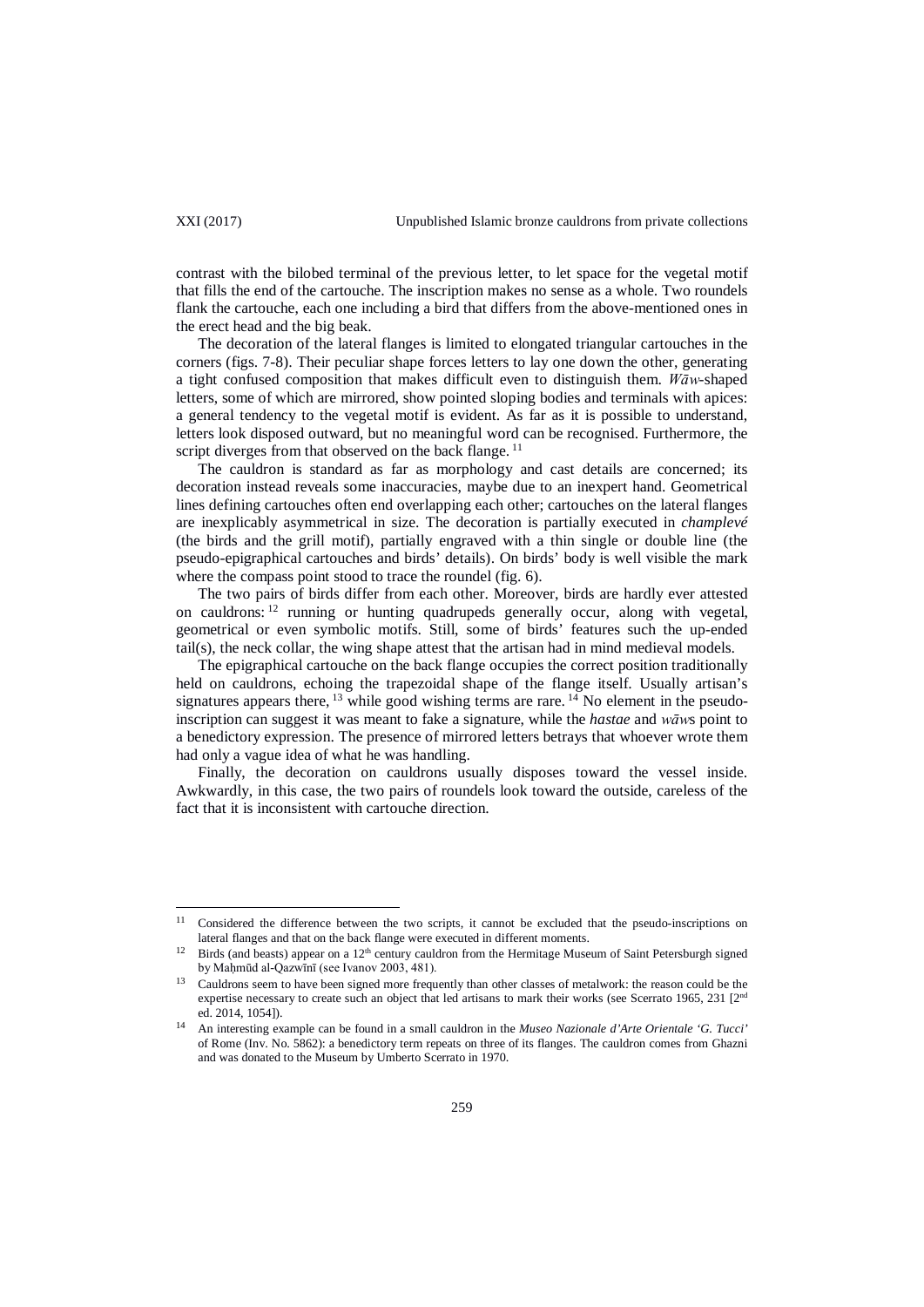#### Valentina Laviola VO

#### 3. CONCLUSIVE REMARKS

Anthropological studies led in Daghestan (north Caucasus) - one of cauldrons' production areas - report that these objects were involved in rituals and held a relevant position in the domestic context, as symbols of the wife entering her husband house and family. These vessels embodied the hearth; in fact, they were employed in cooking wedding and funeral banquets, then being part of any important event. Their remarkable value (even used to pay tributes) easily led families to preserve them. <sup>15</sup> All these reasons have fostered a continuity of production across the centuries and a strongly conservative style, which consent today to have at disposal examples so different and chronologically far as those presented here.

The barely undecorated cauldrons from Herat probably represent the ancient production of Khurasan: two early specimens datable at the latest within the  $12<sup>th</sup>$  century.

The already mentioned peculiarities, along with the discrepancy in pseudo-epigraphical cartouches, make difficult to date the cauldron in Rome. The overall opinion one can obtain is that the object was inspired to the golden age Islamic production but incapable to meet the expectancies on the ground of quality. Nevertheless, its bizarre decoration is far from the scripts and zoomorphic figures employed in later metalwork as well, so that it cannot be compared to Timurid or Safavid works. <sup>16</sup> Then, reasons are enough to risk in proposing a  $19<sup>th</sup>$  century dating: most likely, its manufacturing meant to imitate medieval specimens, but a deceiving intent is to exclude, since only a fake artisan's signature would have enhanced the object value.

## **REFERENCES**

# ALLAN, J.W.<br>1976 7

- 1976 *The Metalworking Industry in Iran in the Early Islamic Period*, PhD thesis, Oxford University, Oxford 1976, [ora.ox.ac.uk/objects/uuid:278c6978-9421-46af-af61](http://ora.ox.ac.uk/objects/uuid:278c6978-9421-46af-af61-a062a2044591) [a062a2044591.](http://ora.ox.ac.uk/objects/uuid:278c6978-9421-46af-af61-a062a2044591)
- FONTANA, M.V. ASADI, A.A. RUGIADI, M. FELICI, A.C. FUSARO, A. MANCINI, S.
- 2016 Estakhr Project Third Preliminary Report of the Joint Mission of the Iranian Center for Archaeological Research, The Parsa-Pasargadae Research Foundation and the Sapienza University of Rome, Italy: *Vicino Oriente* XX (2016), pp. 75-98.

IVANOV, A.

 $\overline{a}$ 

- 1996a 118. Cauldron: V. LOUKONINE A. IVANOV (eds.), *Lost Treasures of Persia*. *Persian Art in the Hermitage* Museum, Washington D.C. 1996, p. 138.
- 1996b 119. Cauldron: V. LOUKONINE A. IVANOV (eds.), *Lost Treasures of Persia*. *Persian Art in the Hermitage* Museum, Washington D.C. 1996, p. 139.
- 2003 Bronze cauldron with the name of Mahmūd ibn al-Ḥasan (?) al-Qazwīnī: M.V. FONTANA -B. GENITO (eds.), *Studi in onore di Umberto Scerrato per il suo settantacinquesimo compleanno*, Università degli Studi di Napoli "L'Orientale", Dipartimento di Studi Asiatici (Series Minor 65), 2 vols., Napoli 2003, vol. 2, pp. 479-484.

<sup>&</sup>lt;sup>15</sup> See Scerrato 1965, 231 ( $2<sup>nd</sup>$  ed. 2014, 1054) and previous bibliography.<br><sup>16</sup> For an extensive overview on late Iranian metalwork, see Ivanov 2014.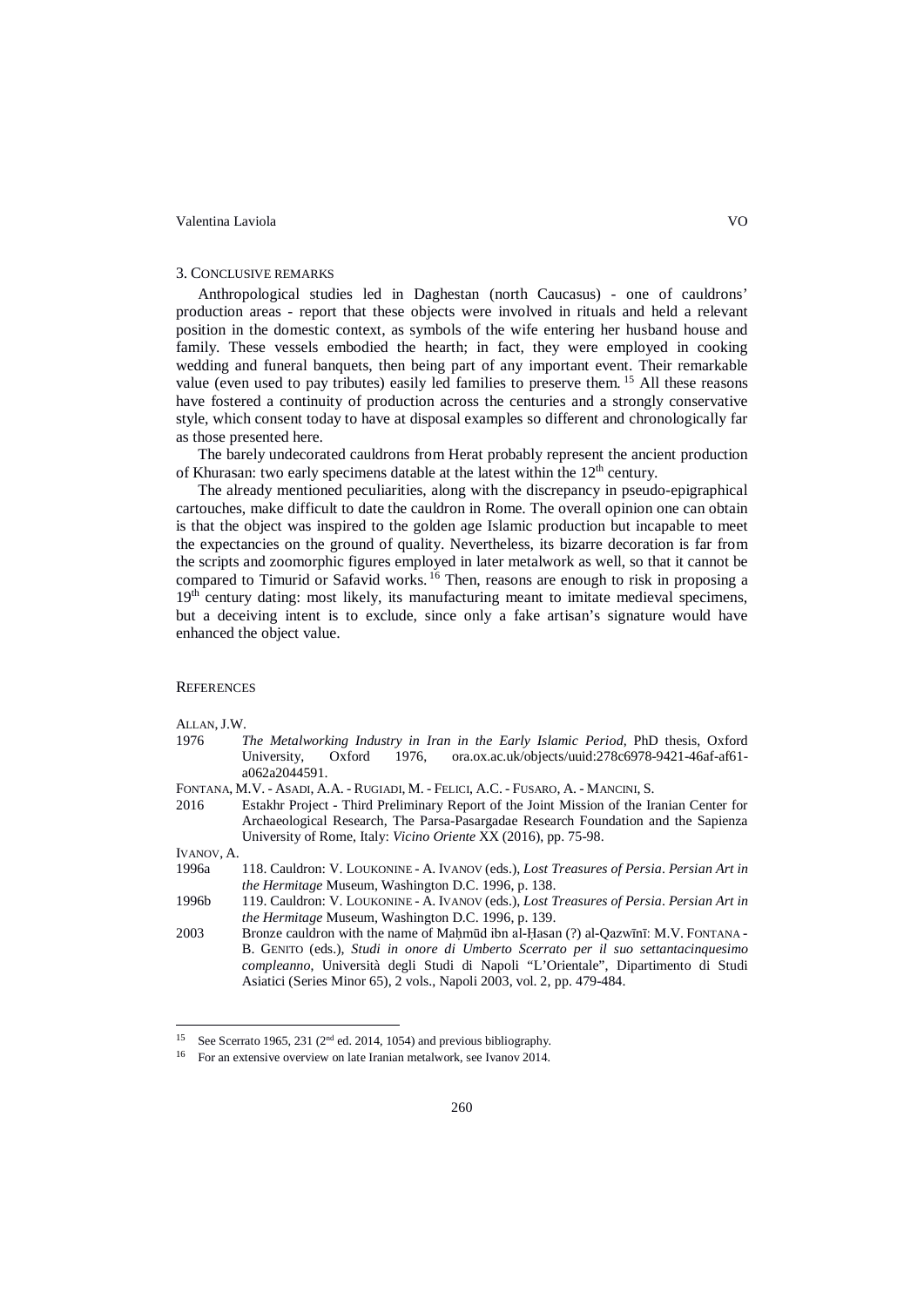2014 *The State Hermitage Museum. Iranian Copper and Bronze (Brass). Artefacts from the Second Half of the 14th to the Mid-18th Century. Catalogue of the Collection*, St. Petersburgh 2014.

MÜLLER-WIENER, M.<br>2016 Metalwor

Metalwork from the 10th to the 13th century: U. FRANKE - M. MÜLLER-WIENER (eds.), *Ancient Herat*, Vol. 3. *Herat Through Time. The Collections of Herat Museum and Archive*, Stuttgart 2016, pp. 89-138.

- SCERRATO, U.<br>1964 Og 1964 Oggetti metallici di età islamica in Afghanistan. II: Il ripostiglio di Maimana: *Annali dell'Istituto Orientale di Napoli* N.S. 14.2 (1964), pp. 673-714 (2nd ed.: M.V. FONTANA [ed.], *Umberto Scerrato. Saggi inediti e opera minora* [Quaderni di Vicino Oriente VII], Roma 2014, pp. 989-1052).
- 1965 Una caldaia iranica di bronzo del Museé des Antiquités di Algeri: *Annali dell'Istituto Orientale di Napoli* N.S. 15 (1965), pp. 229-236 (2nd ed.: M.V. FONTANA [ed.], *Umberto Scerrato. Saggi inediti e opera minora* [Quaderni di Vicino Oriente VII], Roma 2014, pp. 1053-1064).

SCHMIDT, E.F.<br>1939 Th

The Treasury of Persepolis and Other Discoveries in the Homeland of the Achaemenians (Oriental Institute Communications 21), Chicago 1939.

WILKINSON, C.K.

1944 Heating and Cooking in Nishapur: *The Metropolitan Museum of Art Bulletin* 10 (1944), pp. 282-291.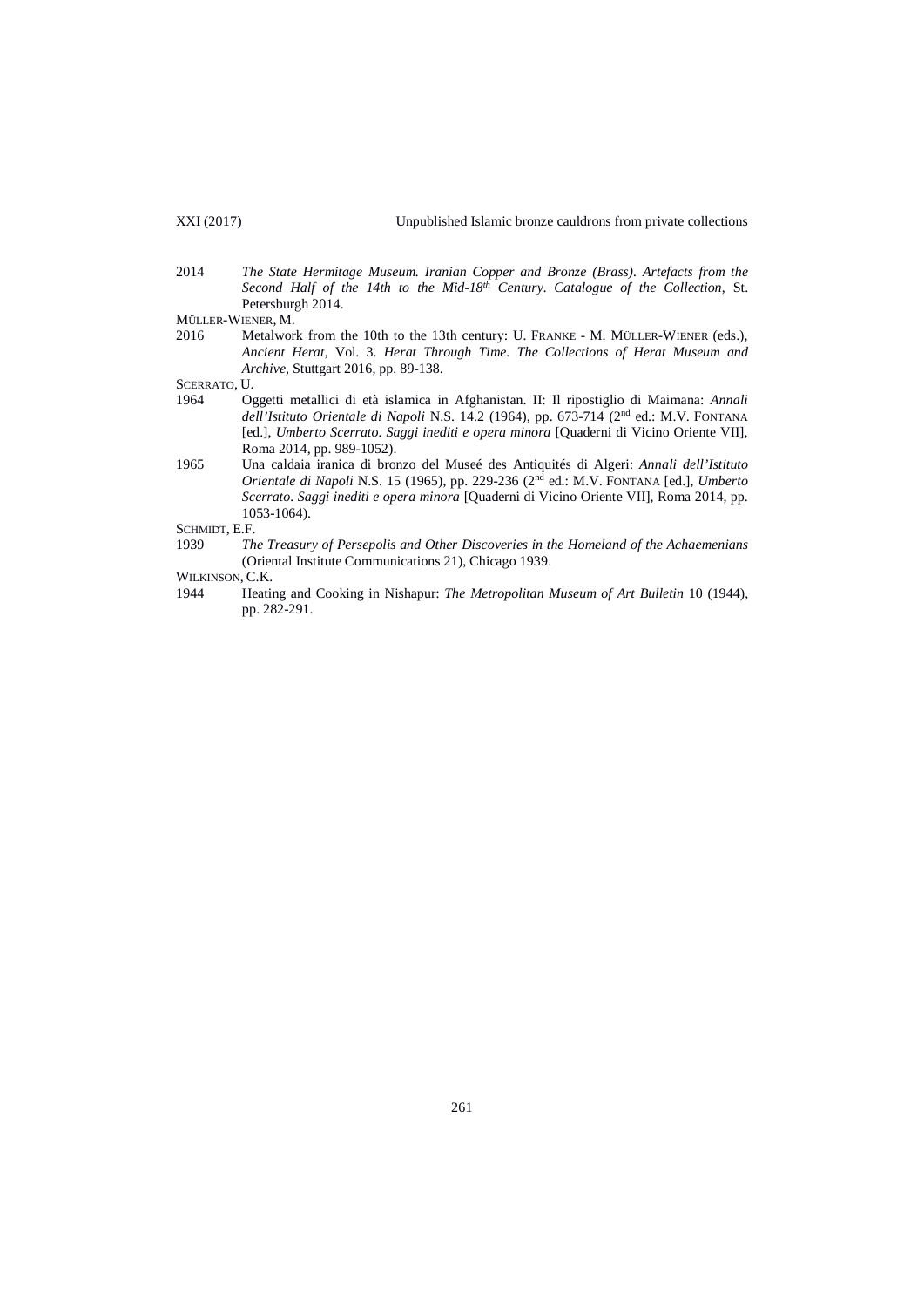Valentina Laviola VO



Fig. 1 - Herat cauldron no. 1 (photo by Valentina Laviola).



Fig. 2 - Herat cauldron no. 2 (photo by Valentina Laviola).